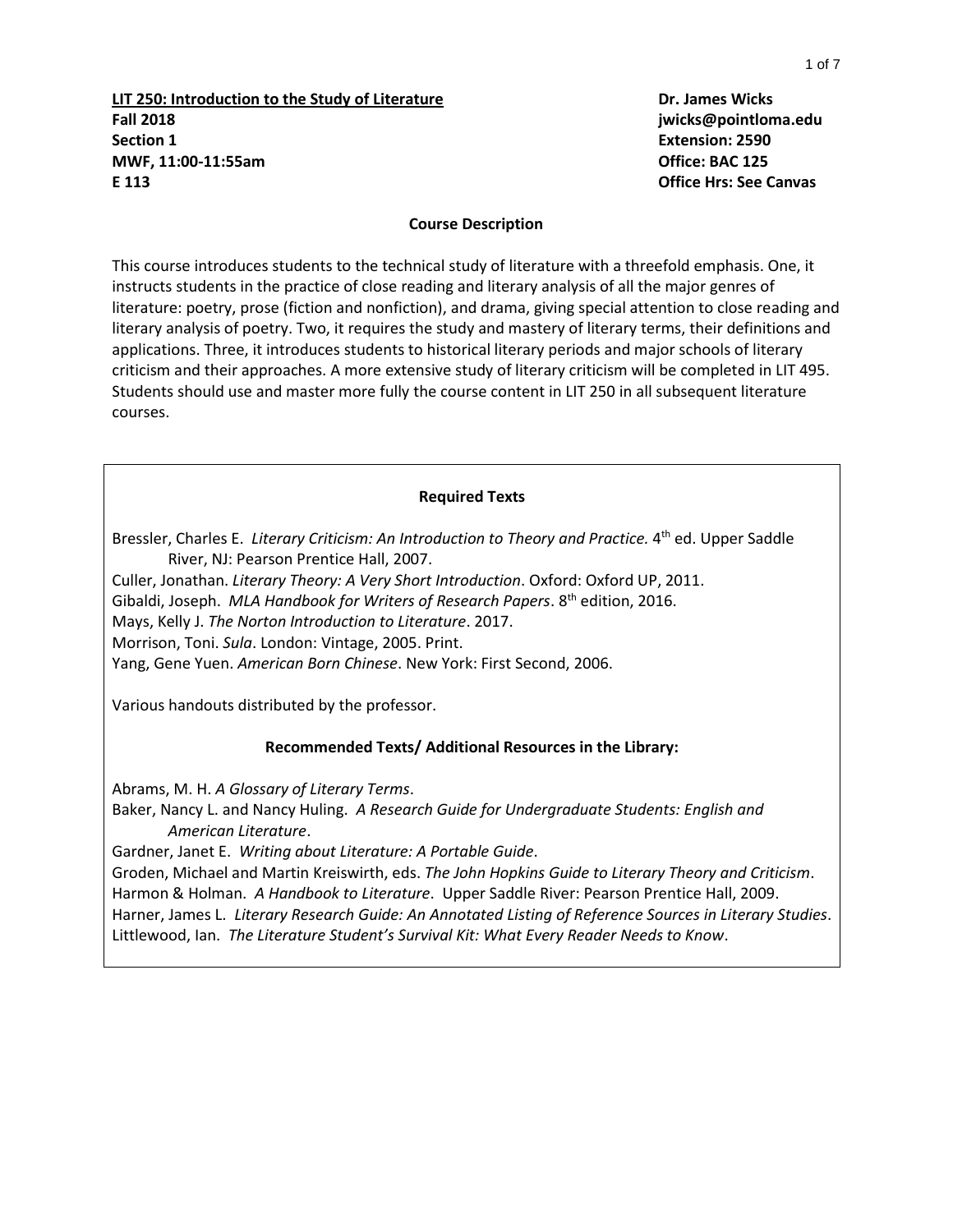# **Course Learning Outcomes**

Students will:

- 1. Memorize (knowledge) and employ (application) fundamental concepts of literary study:
	- a. standard literary terminology
	- b. modes/genres of literature
	- c. elements of literary genres
	- d. literary periods (dates, writers, characteristics, and important developments)
- 2. Describe (comprehension) and practice (application) close reading of literary texts.
- 3. Describe (comprehension) current schools of contemporary literary criticism.
- 4. Consider (evaluation) current schools of contemporary literary criticism in relation to Christian faith and practice.
- 5. Use (application) contemporary literary criticism to examine (analysis) literary texts and argue (evaluation) their own readings of literary texts.
- 6. Use (application) literary research skills to examine literary texts and formulate (synthesis) their own readings of literary texts.

# **PLNU Mission: To Teach ~ To Shape ~ To Send**

Point Loma Nazarene University exists to provide higher education in a vital Christian community where minds are engaged and challenged, character is modeled and formed, and service becomes an expression of faith. Being of Wesleyan heritage, we aspire to be a learning community where grace is foundational, truth is pursued, and holiness is a way of life.

# **Course Policies and Requirements**

**Attendance:** *Attendance is required. Missing class for other than medical emergencies or excused absences will affect your grade, as per the University Catalog.* Regular and punctual attendance at all classes is considered essential to optimum academic achievement. If the student is absent from more than 10 percent of class meetings, the faculty member has the option of filing a written report which may result in de-enrollment. If the absences exceed 20 percent, the student may be de-enrolled without notice. If the date of de-enrollment is past the last date to withdraw from a class, the student will be assigned a grade of W or WF consistent with university policy in the grading section of the catalog. See [Academic Policies](http://catalog.pointloma.edu/content.php?catoid=24&navoid=1581) in the (undergrad/graduate as appropriate) academic catalog.

**Class Preparation:** All assignments must be completed prior to the assigned due date and time. Some assignments will be discussed in class while others will be completed individually but not discussed.

**Class Participation:** *Regular* contributions to class discussion are expected, including but not restricted to discussions of weekly readings, related experiential exercises, and open dialogue. Despite the size of the class, I want everyone to feel compelled to share their thoughts on assigned readings. Enthusiastic and responsible participation in assigned group projects (in-class and outside of class) is expected of all.

**Late Paper Policy:** Hand in your assignment in on time. Otherwise, a late submission will be penalized: 1st) by a 1/3 drop of a letter grade on the due date if submitted after the class has started, 2nd) by a letter grade if submitted after class on the due date or delivered outside of class on the due date, and 3rd) by an additional letter grade for each day late following the assignment due date. Unless prearranged, assignments more than a week late will not be graded.

**E-Mail:** Please use e-mail for simple, logistical questions or clarifications. Write: "LIT 250" in the subject line. Allow 24 hours/ 1 business day for a reply.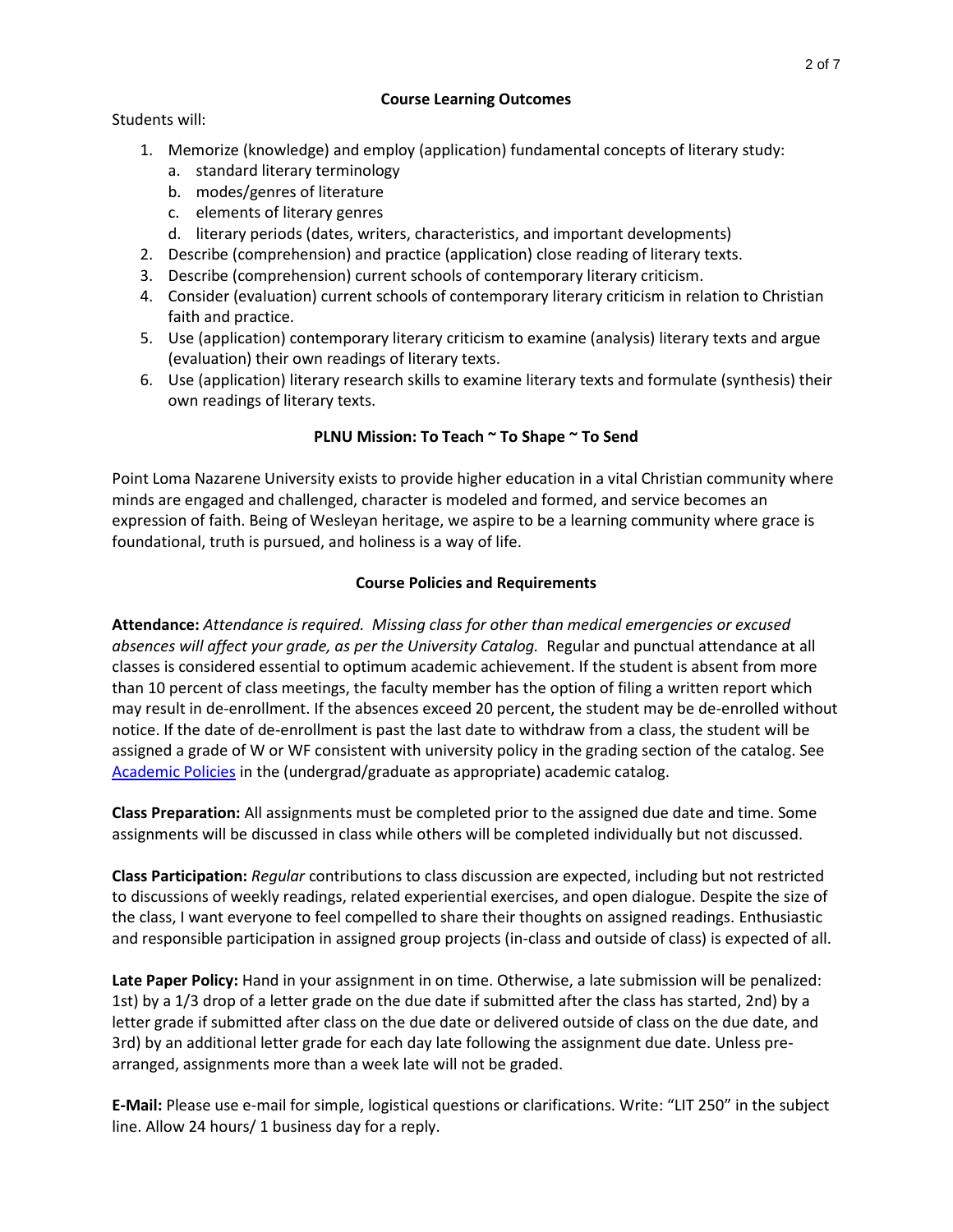**Smart phones and laptops:** may be used for classroom related activities only.

**Public Discourse:** Much of the work we will do in this class is cooperative, by nature of the class discussions and general feedback given to written work and/projects; thus you should think of all your writing and speaking for and in class as public, not private, discourse. By continuing in this class, you acknowledge that your work will be viewed by others in the class.

**Inclusive Language:** *Because the Literature, Journalism, and Modern Language department recognizes the power of language, all public language used in this course, including written and spoken discourse, will be inclusive. This standard is outlined by all major academic style guides, including MLA, APA, and Chicago, and is the norm in university-level work.* These academic style guides provide background information and good examples of how to maintain non-sexist language use in your writing.

**Academic Honesty/ Policy on Plagiarism**: Students should demonstrate academic honesty by doing original work and by giving appropriate credit to the ideas of others. As explained in the university catalog, academic dishonesty is the act of presenting information, ideas, and/or concepts as one's own when in reality they are the results of another person's creativity and effort. Violations of university academic honesty include cheating, plagiarism, falsification, aiding the academic dishonesty of others, or malicious misuse of university resources. A faculty member who believes a situation involving academic dishonesty has been detected may assign a failing grade for a) that particular assignment or examination, and/or b) the course following the procedure in the university catalog. Students may appeal also using the procedure in the university catalog. See [Academic Policies](http://catalog.pointloma.edu/content.php?catoid=24&navoid=1581) for further information.

**Academic Accommodations:** While all students are expected to meet the minimum academic standards for completion of this course as established by the instructor, students with disabilities may request academic accommodations. At Point Loma Nazarene University, students must request that academic accommodations by filing documentation with the **Disability Resource Center** (DRC), located in the Bond Academic Center. Once the student files documentation, the Disability Resource Center will contact the student's instructors and provide written recommendations for reasonable and appropriate accommodations to meet the individual needs of the student. See [Academic Policies](http://catalog.pointloma.edu/content.php?catoid=24&navoid=1581) in the (undergrad/graduate as appropriate) academic catalog.

**Final Examination:** *The published time for the final examination is one of the considerations when enrolling for a course. Students are expected to arrange their personal affairs to fit the examination schedule.* Successful completion of this class requires taking the final examination on its scheduled day. No requests for early examinations or alternative days will be approved.

**FERPA Policy:** In compliance with federal law, neither PLNU student ID nor social security number should be used in publicly posted grades or returned sets of assignments without student written permission. Also in compliance with FERPA, you will be the only person given information about your progress in this class unless you have designated others to receive it in the "Information Release" section of the student portal. See [Academic Policies](http://catalog.pointloma.edu/content.php?catoid=24&navoid=1581) in the (undergrad/ graduate as appropriate) academic catalog.

**LJML Department Policies: available at thi[s link.](http://www.pointloma.edu/sites/default/files/filemanager/Literature_Journalism__Modern_Languages/LJML_Department_Syllabus_Statments_final_2016-17.pdf)** 

**PLNU Copyright Policy:** Point Loma Nazarene University, as a non-profit educational institution, is entitled by law to use materials protected by the US Copyright Act for classroom education. Any use of those materials outside the class may violate the law.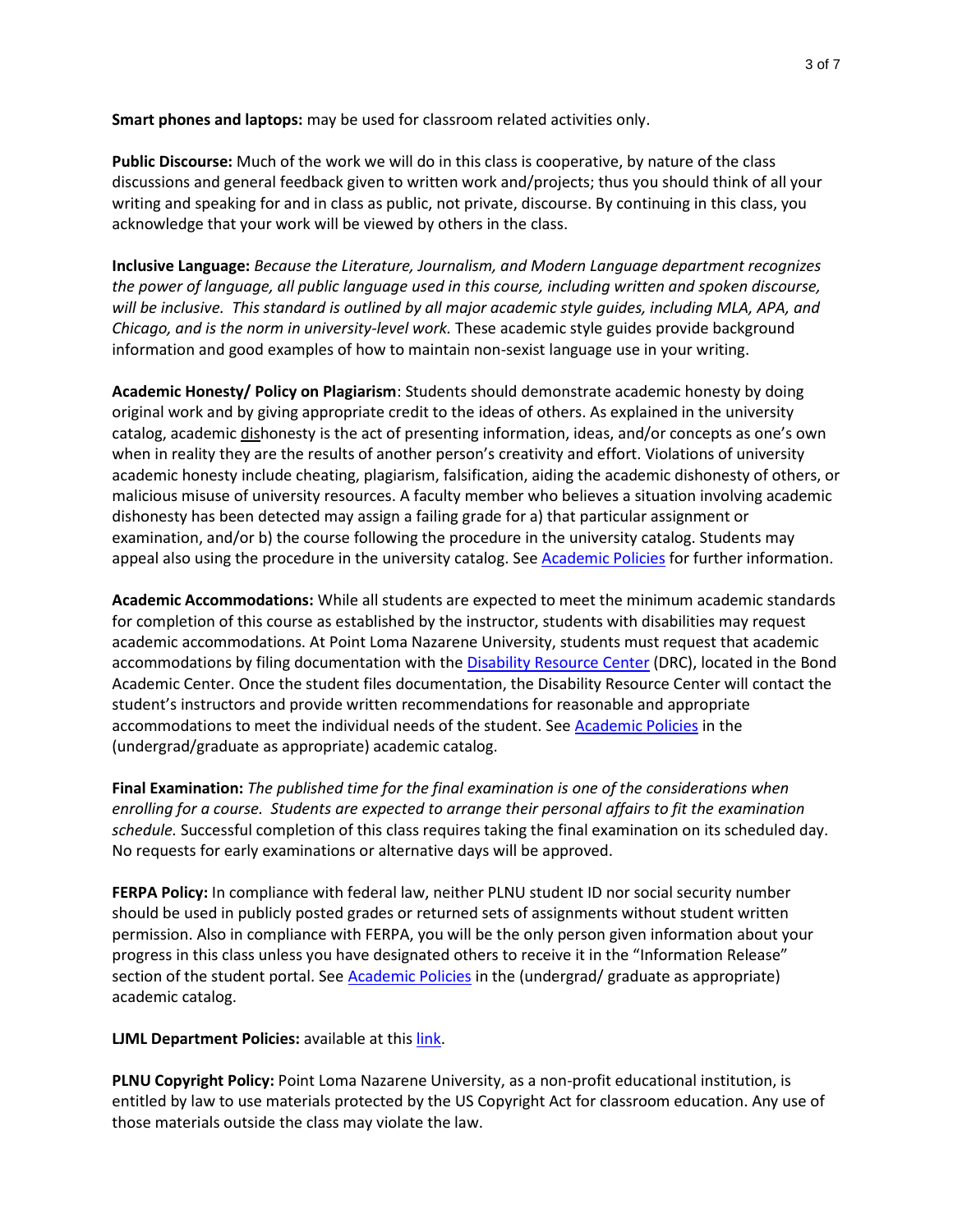### **Grading Scale**

| 94-100 | А  |
|--------|----|
| 90-93  | А- |
| 88-89  | B+ |
| 84-87  | R  |
| 80-83  | B- |
| 78-79  | C+ |
| 74-77  | C  |
| 70-73  | C- |
| 60-69  | D  |
| 0-59   | F  |

### **Grading**

- 10% Participation (5%) and Assignments (5%)
- 10% Quizzes (approx. 20)
- 20% Analyses/ Essays
- 20% Midterm exam
- 20% Term paper
- 20% Final exam

### **Evaluation of Papers**

The following questions will be considered when papers are evaluated and graded. All questions may not be relevant to each assignment.

- Does the paper respond to the various parts of the prompt?
- Does the paper make an argument?
- Is the claim clear and plausible? Is it stated and contextualized effectively?
- Is there sufficient and relevant evidence to ground the claim?
- Does the paper effectively select and use material from the course readings to support and validate the analysis? Does it summarize, paraphrase, and quote effectively?
- Does the paper use all relevant details from the readings both to support the claim and to provide a context for the case being made? Does it ignore material that should be taken into account?
- Does the paper demonstrate an awareness of how the argument being proposed fits into the larger set of claims made about the topic in our course readings?
- Does the paper work through the complexities of the material (as opposed to oversimplifying or overgeneralizing)?
- Is the paper well organized?
- Does it cite material from the sources using MLA documentation style?
- Are there sentence structure problems or grammatical errors that interfere with the meaning?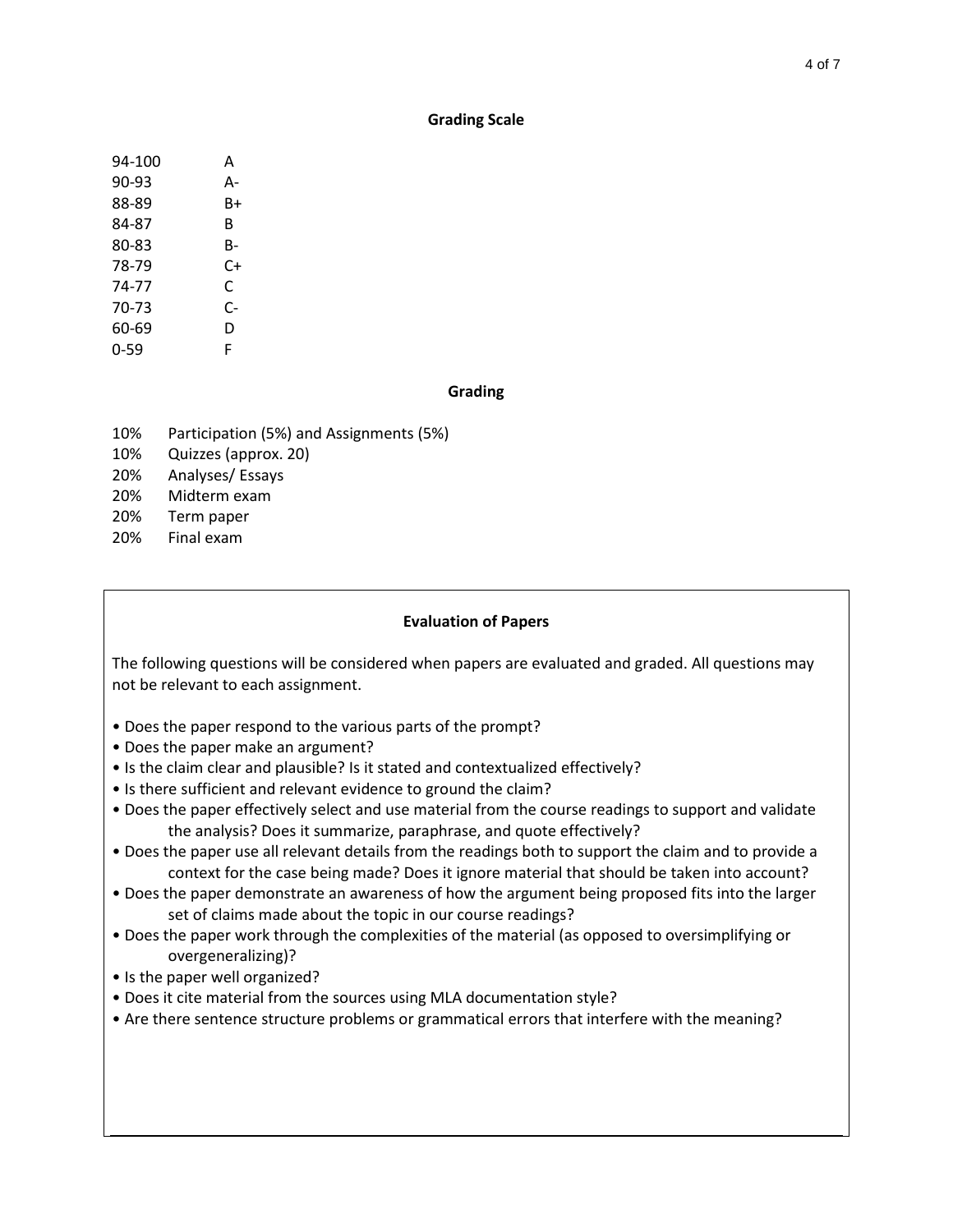## **Evaluation Standards**

• An "A" essay demonstrates excellent work. It has something to say and says it well. It develops its argument clearly and consistently, demonstrating a complex understanding of the assignment, and does so using varied sentence structure. It often rises above other essays with particular instances of creative or analytical sophistication. There may be only minor and/or occasional grammatical errors.

• A "B" essay demonstrates good work. It establishes a clear claim and pursues it consistently, demonstrating a good understanding of the assignment. There may be some mechanical difficulties, but not so many as to impair the clear development of the main argument. While a "B" essay is in many ways successful, it lacks the originality and/or sophistication of an "A" essay.

• A "C" essay demonstrates adequate work. It establishes an adequate grasp of the assignment and argues a central claim. In addition, the argument may rely on unsupported generalizations or insufficiently developed ideas. It may also contain grammatical errors.

• Work that earns a grade of "D" or "F" is often characterized by the following problems: it fails to demonstrate an adequate understanding of the assignment; it fails to articulate an adequate argument; and/or it contains significant grammatical problems.

| <b>Description</b>                                                                                                                                                                                                                                       | <b>Score</b>        |
|----------------------------------------------------------------------------------------------------------------------------------------------------------------------------------------------------------------------------------------------------------|---------------------|
| Descriptive Title/ Provocative Claim                                                                                                                                                                                                                     | $(10 \text{ pts.})$ |
| Grounds (evidence)                                                                                                                                                                                                                                       | $(10 \text{ pts.})$ |
| Warrant (central assumption) and Backing (support by authority)                                                                                                                                                                                          | $(10 \text{ pts.})$ |
| Counterargument/ Rebuttal (included as necessary)                                                                                                                                                                                                        | $(10 \text{ pts.})$ |
| Global: Connection between subclaims/ Progression of ideas                                                                                                                                                                                               | $(10 \text{ pts.})$ |
| Local: Connection between paragraphs/ Transitional phrases                                                                                                                                                                                               | $(10 \text{ pts.})$ |
| Grammar/ Sentence mechanics/ Quotations/ MLA style                                                                                                                                                                                                       | $(10 \text{ pts.})$ |
| Formal academic prose/ Sentence variety/ Qualifiers                                                                                                                                                                                                      | $(10 \text{ pts.})$ |
| <b>Misc:</b> responds to the prompt; demonstrates an awareness of how the argument<br>being proposed fits into the larger set of claims in our course readings; works<br>through the complexities of the material; organization; superior explication of | $(20 \text{ pts.})$ |
| evidence/ grounds                                                                                                                                                                                                                                        | Grade:              |
|                                                                                                                                                                                                                                                          |                     |

# **Analysis Essay Grading Rubric (Separate from the Rubric on LiveText)**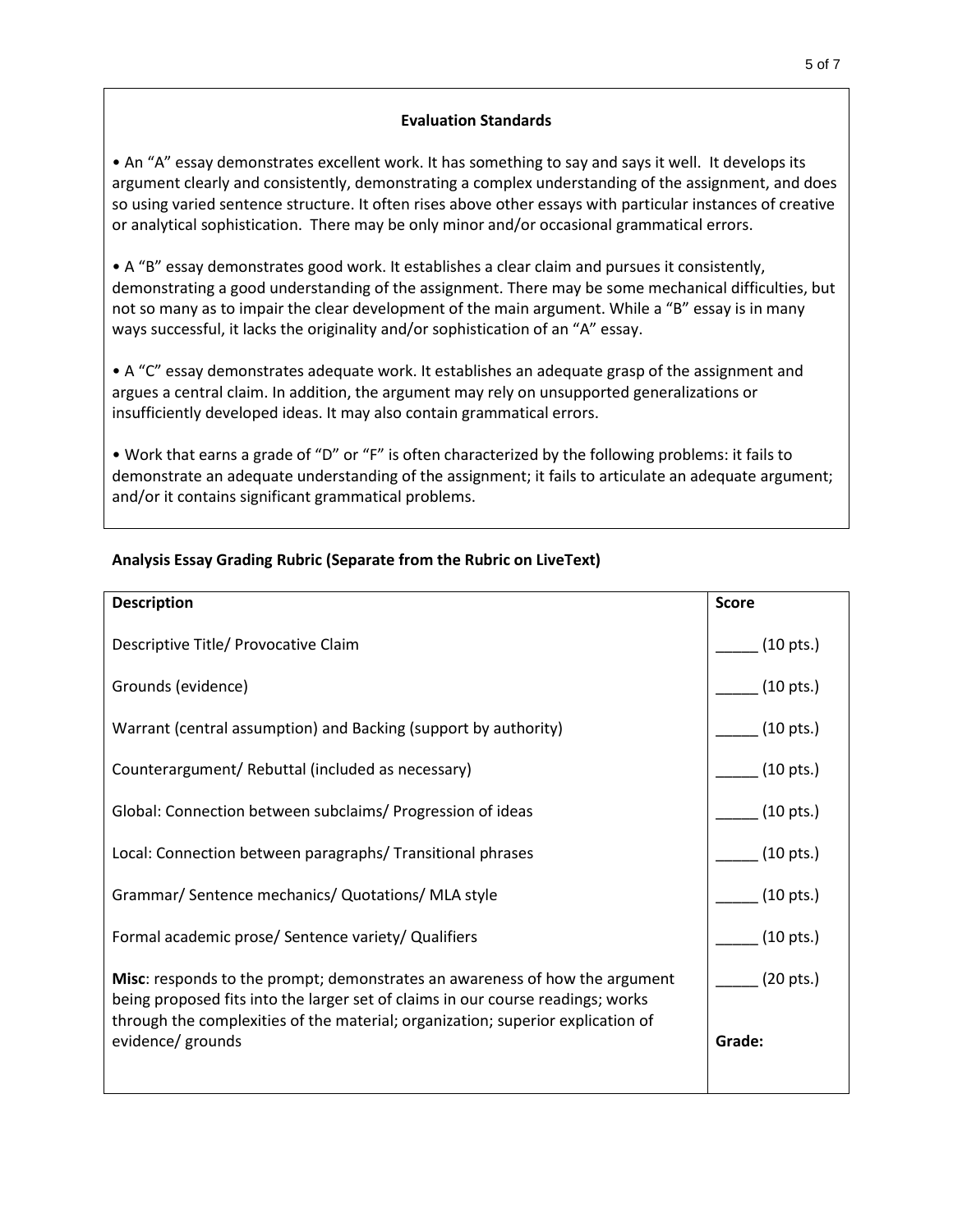# **Course Schedule** *Subject to Change*

| 8/28<br>T Introduction<br>8/29<br>W Bressler, Literary Criticism, Chapter 1   Bressler Ch. 1 Handout<br>${\bf 1}$<br>8/31<br>F Culler, Literary Theory, (1-42)   1 page reflection<br>9/3<br>M Labor Day (No Classes)<br>9/5<br>$\overline{2}$<br>W Quiz 1, Culler, Literary Theory, (43-82)   1 page reflection<br>9/7<br>F Quiz 2, Culler, Literary Theory, (83-133)   1 page reflection<br>9/10<br>M Quiz 3, Bressler, Literary Criticism, Chapter 2   1 page reflection<br>9/12<br>W Bressler, Literary Criticism, Chapter 3   1 page reflection<br>3<br>9/14<br>F Mays, Literature, skim read pg. 1-56 + read assigned reading   1 page of notes<br>9/17<br>M Quiz 4, Fiction Workshop<br>9/19<br>W Murakami, Reading TBD<br>4<br>9/21<br>F Quiz 5, Murakami, Reading TBD<br>9/24<br>M Toulmin & Academic Argumentation<br>5<br>9/26<br>W Quiz 6, Bigger, Stronger, Faster (Bell, 2008)   Film Viewing Handout<br>9/28<br>F Bigger, Stronger, Faster (Bell, 2008)   Film Viewing Handout<br>10/1<br>M Workshop Day   MLA Handbook, Chapters 4 & 6<br>10/3<br>W Analysis 1, Pablo Neruda, "Toward an Impure Poetry"<br>6<br>10/5<br>F Quiz 7, Mays, Literature, Chapters 7-9<br>10/8<br>M Quiz 8, Mays, Literature, Chapters 10-12<br>10/10<br>W Quiz 9, Mays, Literature, Chapter 13-15<br>$\overline{\mathbf{z}}$<br>10/12<br>F DiYanni, Literature (text is in the LJWL Office) Chapter 15   1 page reflection; in<br>class work: Quiz 7b<br>10/15<br>M Quiz 10, Workshop Day<br>10/17<br>W Analysis 2   Drama in-class work: Western drama tradition<br>8<br>10/19<br>F Fall Break Day (No Classes)<br>10/22<br>M Midterm   Binder   Timelines - See Canvas<br>10/24<br>W Mays, Literature skim read 768-772 &800-811; Glaspell: Trifles   1 page of notes<br>9<br>10/26<br>F Workshop Day<br>M Analysis 3   The Essay, Chapters 1-2   1 page of notes<br>10/29<br>10<br>10/31<br>W The Essay, Ch. 7 (110-111, 112-17, 125-129, 159-166)   1 pg. of notes<br>F The Essay, in class work: Ch. 3 & pg. 73<br>11/2<br>11/5<br>M Quiz 11, Workshop Day<br>11<br>11/7<br>W Quiz 12, Mays, Literature 20-33 (focusing on the graphic novel)<br>F Quiz 13, Yang, American Born Chinese (1-106)   1 page reflection<br>11/9<br>M Quiz 14, Yang, American Born Chinese (107-233)   1 page reflection<br>11/12<br>12<br>11/14<br>W Analysis 4<br>11/16<br>F Quiz 15, Sula<br>11/19<br>M Sula, Library Day<br>13<br>11/21<br>W Thanks Giving Recess (No Classes) | Week | <b>Date</b> | <b>Schedule</b>                     |
|---------------------------------------------------------------------------------------------------------------------------------------------------------------------------------------------------------------------------------------------------------------------------------------------------------------------------------------------------------------------------------------------------------------------------------------------------------------------------------------------------------------------------------------------------------------------------------------------------------------------------------------------------------------------------------------------------------------------------------------------------------------------------------------------------------------------------------------------------------------------------------------------------------------------------------------------------------------------------------------------------------------------------------------------------------------------------------------------------------------------------------------------------------------------------------------------------------------------------------------------------------------------------------------------------------------------------------------------------------------------------------------------------------------------------------------------------------------------------------------------------------------------------------------------------------------------------------------------------------------------------------------------------------------------------------------------------------------------------------------------------------------------------------------------------------------------------------------------------------------------------------------------------------------------------------------------------------------------------------------------------------------------------------------------------------------------------------------------------------------------------------------------------------------------------------------------------------------------------------------------------------------------------------------------------------------------------------------------------------------------------------------------------------------------------------------------------------------|------|-------------|-------------------------------------|
|                                                                                                                                                                                                                                                                                                                                                                                                                                                                                                                                                                                                                                                                                                                                                                                                                                                                                                                                                                                                                                                                                                                                                                                                                                                                                                                                                                                                                                                                                                                                                                                                                                                                                                                                                                                                                                                                                                                                                                                                                                                                                                                                                                                                                                                                                                                                                                                                                                                               |      |             |                                     |
|                                                                                                                                                                                                                                                                                                                                                                                                                                                                                                                                                                                                                                                                                                                                                                                                                                                                                                                                                                                                                                                                                                                                                                                                                                                                                                                                                                                                                                                                                                                                                                                                                                                                                                                                                                                                                                                                                                                                                                                                                                                                                                                                                                                                                                                                                                                                                                                                                                                               |      |             |                                     |
|                                                                                                                                                                                                                                                                                                                                                                                                                                                                                                                                                                                                                                                                                                                                                                                                                                                                                                                                                                                                                                                                                                                                                                                                                                                                                                                                                                                                                                                                                                                                                                                                                                                                                                                                                                                                                                                                                                                                                                                                                                                                                                                                                                                                                                                                                                                                                                                                                                                               |      |             |                                     |
|                                                                                                                                                                                                                                                                                                                                                                                                                                                                                                                                                                                                                                                                                                                                                                                                                                                                                                                                                                                                                                                                                                                                                                                                                                                                                                                                                                                                                                                                                                                                                                                                                                                                                                                                                                                                                                                                                                                                                                                                                                                                                                                                                                                                                                                                                                                                                                                                                                                               |      |             |                                     |
|                                                                                                                                                                                                                                                                                                                                                                                                                                                                                                                                                                                                                                                                                                                                                                                                                                                                                                                                                                                                                                                                                                                                                                                                                                                                                                                                                                                                                                                                                                                                                                                                                                                                                                                                                                                                                                                                                                                                                                                                                                                                                                                                                                                                                                                                                                                                                                                                                                                               |      |             |                                     |
|                                                                                                                                                                                                                                                                                                                                                                                                                                                                                                                                                                                                                                                                                                                                                                                                                                                                                                                                                                                                                                                                                                                                                                                                                                                                                                                                                                                                                                                                                                                                                                                                                                                                                                                                                                                                                                                                                                                                                                                                                                                                                                                                                                                                                                                                                                                                                                                                                                                               |      |             |                                     |
|                                                                                                                                                                                                                                                                                                                                                                                                                                                                                                                                                                                                                                                                                                                                                                                                                                                                                                                                                                                                                                                                                                                                                                                                                                                                                                                                                                                                                                                                                                                                                                                                                                                                                                                                                                                                                                                                                                                                                                                                                                                                                                                                                                                                                                                                                                                                                                                                                                                               |      |             |                                     |
|                                                                                                                                                                                                                                                                                                                                                                                                                                                                                                                                                                                                                                                                                                                                                                                                                                                                                                                                                                                                                                                                                                                                                                                                                                                                                                                                                                                                                                                                                                                                                                                                                                                                                                                                                                                                                                                                                                                                                                                                                                                                                                                                                                                                                                                                                                                                                                                                                                                               |      |             |                                     |
|                                                                                                                                                                                                                                                                                                                                                                                                                                                                                                                                                                                                                                                                                                                                                                                                                                                                                                                                                                                                                                                                                                                                                                                                                                                                                                                                                                                                                                                                                                                                                                                                                                                                                                                                                                                                                                                                                                                                                                                                                                                                                                                                                                                                                                                                                                                                                                                                                                                               |      |             |                                     |
|                                                                                                                                                                                                                                                                                                                                                                                                                                                                                                                                                                                                                                                                                                                                                                                                                                                                                                                                                                                                                                                                                                                                                                                                                                                                                                                                                                                                                                                                                                                                                                                                                                                                                                                                                                                                                                                                                                                                                                                                                                                                                                                                                                                                                                                                                                                                                                                                                                                               |      |             |                                     |
|                                                                                                                                                                                                                                                                                                                                                                                                                                                                                                                                                                                                                                                                                                                                                                                                                                                                                                                                                                                                                                                                                                                                                                                                                                                                                                                                                                                                                                                                                                                                                                                                                                                                                                                                                                                                                                                                                                                                                                                                                                                                                                                                                                                                                                                                                                                                                                                                                                                               |      |             |                                     |
|                                                                                                                                                                                                                                                                                                                                                                                                                                                                                                                                                                                                                                                                                                                                                                                                                                                                                                                                                                                                                                                                                                                                                                                                                                                                                                                                                                                                                                                                                                                                                                                                                                                                                                                                                                                                                                                                                                                                                                                                                                                                                                                                                                                                                                                                                                                                                                                                                                                               |      |             |                                     |
|                                                                                                                                                                                                                                                                                                                                                                                                                                                                                                                                                                                                                                                                                                                                                                                                                                                                                                                                                                                                                                                                                                                                                                                                                                                                                                                                                                                                                                                                                                                                                                                                                                                                                                                                                                                                                                                                                                                                                                                                                                                                                                                                                                                                                                                                                                                                                                                                                                                               |      |             |                                     |
|                                                                                                                                                                                                                                                                                                                                                                                                                                                                                                                                                                                                                                                                                                                                                                                                                                                                                                                                                                                                                                                                                                                                                                                                                                                                                                                                                                                                                                                                                                                                                                                                                                                                                                                                                                                                                                                                                                                                                                                                                                                                                                                                                                                                                                                                                                                                                                                                                                                               |      |             |                                     |
|                                                                                                                                                                                                                                                                                                                                                                                                                                                                                                                                                                                                                                                                                                                                                                                                                                                                                                                                                                                                                                                                                                                                                                                                                                                                                                                                                                                                                                                                                                                                                                                                                                                                                                                                                                                                                                                                                                                                                                                                                                                                                                                                                                                                                                                                                                                                                                                                                                                               |      |             |                                     |
|                                                                                                                                                                                                                                                                                                                                                                                                                                                                                                                                                                                                                                                                                                                                                                                                                                                                                                                                                                                                                                                                                                                                                                                                                                                                                                                                                                                                                                                                                                                                                                                                                                                                                                                                                                                                                                                                                                                                                                                                                                                                                                                                                                                                                                                                                                                                                                                                                                                               |      |             |                                     |
|                                                                                                                                                                                                                                                                                                                                                                                                                                                                                                                                                                                                                                                                                                                                                                                                                                                                                                                                                                                                                                                                                                                                                                                                                                                                                                                                                                                                                                                                                                                                                                                                                                                                                                                                                                                                                                                                                                                                                                                                                                                                                                                                                                                                                                                                                                                                                                                                                                                               |      |             |                                     |
|                                                                                                                                                                                                                                                                                                                                                                                                                                                                                                                                                                                                                                                                                                                                                                                                                                                                                                                                                                                                                                                                                                                                                                                                                                                                                                                                                                                                                                                                                                                                                                                                                                                                                                                                                                                                                                                                                                                                                                                                                                                                                                                                                                                                                                                                                                                                                                                                                                                               |      |             |                                     |
|                                                                                                                                                                                                                                                                                                                                                                                                                                                                                                                                                                                                                                                                                                                                                                                                                                                                                                                                                                                                                                                                                                                                                                                                                                                                                                                                                                                                                                                                                                                                                                                                                                                                                                                                                                                                                                                                                                                                                                                                                                                                                                                                                                                                                                                                                                                                                                                                                                                               |      |             |                                     |
|                                                                                                                                                                                                                                                                                                                                                                                                                                                                                                                                                                                                                                                                                                                                                                                                                                                                                                                                                                                                                                                                                                                                                                                                                                                                                                                                                                                                                                                                                                                                                                                                                                                                                                                                                                                                                                                                                                                                                                                                                                                                                                                                                                                                                                                                                                                                                                                                                                                               |      |             |                                     |
|                                                                                                                                                                                                                                                                                                                                                                                                                                                                                                                                                                                                                                                                                                                                                                                                                                                                                                                                                                                                                                                                                                                                                                                                                                                                                                                                                                                                                                                                                                                                                                                                                                                                                                                                                                                                                                                                                                                                                                                                                                                                                                                                                                                                                                                                                                                                                                                                                                                               |      |             |                                     |
|                                                                                                                                                                                                                                                                                                                                                                                                                                                                                                                                                                                                                                                                                                                                                                                                                                                                                                                                                                                                                                                                                                                                                                                                                                                                                                                                                                                                                                                                                                                                                                                                                                                                                                                                                                                                                                                                                                                                                                                                                                                                                                                                                                                                                                                                                                                                                                                                                                                               |      |             |                                     |
|                                                                                                                                                                                                                                                                                                                                                                                                                                                                                                                                                                                                                                                                                                                                                                                                                                                                                                                                                                                                                                                                                                                                                                                                                                                                                                                                                                                                                                                                                                                                                                                                                                                                                                                                                                                                                                                                                                                                                                                                                                                                                                                                                                                                                                                                                                                                                                                                                                                               |      |             |                                     |
|                                                                                                                                                                                                                                                                                                                                                                                                                                                                                                                                                                                                                                                                                                                                                                                                                                                                                                                                                                                                                                                                                                                                                                                                                                                                                                                                                                                                                                                                                                                                                                                                                                                                                                                                                                                                                                                                                                                                                                                                                                                                                                                                                                                                                                                                                                                                                                                                                                                               |      |             |                                     |
|                                                                                                                                                                                                                                                                                                                                                                                                                                                                                                                                                                                                                                                                                                                                                                                                                                                                                                                                                                                                                                                                                                                                                                                                                                                                                                                                                                                                                                                                                                                                                                                                                                                                                                                                                                                                                                                                                                                                                                                                                                                                                                                                                                                                                                                                                                                                                                                                                                                               |      |             |                                     |
|                                                                                                                                                                                                                                                                                                                                                                                                                                                                                                                                                                                                                                                                                                                                                                                                                                                                                                                                                                                                                                                                                                                                                                                                                                                                                                                                                                                                                                                                                                                                                                                                                                                                                                                                                                                                                                                                                                                                                                                                                                                                                                                                                                                                                                                                                                                                                                                                                                                               |      |             |                                     |
|                                                                                                                                                                                                                                                                                                                                                                                                                                                                                                                                                                                                                                                                                                                                                                                                                                                                                                                                                                                                                                                                                                                                                                                                                                                                                                                                                                                                                                                                                                                                                                                                                                                                                                                                                                                                                                                                                                                                                                                                                                                                                                                                                                                                                                                                                                                                                                                                                                                               |      |             |                                     |
|                                                                                                                                                                                                                                                                                                                                                                                                                                                                                                                                                                                                                                                                                                                                                                                                                                                                                                                                                                                                                                                                                                                                                                                                                                                                                                                                                                                                                                                                                                                                                                                                                                                                                                                                                                                                                                                                                                                                                                                                                                                                                                                                                                                                                                                                                                                                                                                                                                                               |      |             |                                     |
|                                                                                                                                                                                                                                                                                                                                                                                                                                                                                                                                                                                                                                                                                                                                                                                                                                                                                                                                                                                                                                                                                                                                                                                                                                                                                                                                                                                                                                                                                                                                                                                                                                                                                                                                                                                                                                                                                                                                                                                                                                                                                                                                                                                                                                                                                                                                                                                                                                                               |      |             |                                     |
|                                                                                                                                                                                                                                                                                                                                                                                                                                                                                                                                                                                                                                                                                                                                                                                                                                                                                                                                                                                                                                                                                                                                                                                                                                                                                                                                                                                                                                                                                                                                                                                                                                                                                                                                                                                                                                                                                                                                                                                                                                                                                                                                                                                                                                                                                                                                                                                                                                                               |      |             |                                     |
|                                                                                                                                                                                                                                                                                                                                                                                                                                                                                                                                                                                                                                                                                                                                                                                                                                                                                                                                                                                                                                                                                                                                                                                                                                                                                                                                                                                                                                                                                                                                                                                                                                                                                                                                                                                                                                                                                                                                                                                                                                                                                                                                                                                                                                                                                                                                                                                                                                                               |      |             |                                     |
|                                                                                                                                                                                                                                                                                                                                                                                                                                                                                                                                                                                                                                                                                                                                                                                                                                                                                                                                                                                                                                                                                                                                                                                                                                                                                                                                                                                                                                                                                                                                                                                                                                                                                                                                                                                                                                                                                                                                                                                                                                                                                                                                                                                                                                                                                                                                                                                                                                                               |      |             |                                     |
|                                                                                                                                                                                                                                                                                                                                                                                                                                                                                                                                                                                                                                                                                                                                                                                                                                                                                                                                                                                                                                                                                                                                                                                                                                                                                                                                                                                                                                                                                                                                                                                                                                                                                                                                                                                                                                                                                                                                                                                                                                                                                                                                                                                                                                                                                                                                                                                                                                                               |      |             |                                     |
|                                                                                                                                                                                                                                                                                                                                                                                                                                                                                                                                                                                                                                                                                                                                                                                                                                                                                                                                                                                                                                                                                                                                                                                                                                                                                                                                                                                                                                                                                                                                                                                                                                                                                                                                                                                                                                                                                                                                                                                                                                                                                                                                                                                                                                                                                                                                                                                                                                                               |      |             |                                     |
|                                                                                                                                                                                                                                                                                                                                                                                                                                                                                                                                                                                                                                                                                                                                                                                                                                                                                                                                                                                                                                                                                                                                                                                                                                                                                                                                                                                                                                                                                                                                                                                                                                                                                                                                                                                                                                                                                                                                                                                                                                                                                                                                                                                                                                                                                                                                                                                                                                                               |      |             |                                     |
|                                                                                                                                                                                                                                                                                                                                                                                                                                                                                                                                                                                                                                                                                                                                                                                                                                                                                                                                                                                                                                                                                                                                                                                                                                                                                                                                                                                                                                                                                                                                                                                                                                                                                                                                                                                                                                                                                                                                                                                                                                                                                                                                                                                                                                                                                                                                                                                                                                                               |      |             |                                     |
|                                                                                                                                                                                                                                                                                                                                                                                                                                                                                                                                                                                                                                                                                                                                                                                                                                                                                                                                                                                                                                                                                                                                                                                                                                                                                                                                                                                                                                                                                                                                                                                                                                                                                                                                                                                                                                                                                                                                                                                                                                                                                                                                                                                                                                                                                                                                                                                                                                                               |      |             |                                     |
|                                                                                                                                                                                                                                                                                                                                                                                                                                                                                                                                                                                                                                                                                                                                                                                                                                                                                                                                                                                                                                                                                                                                                                                                                                                                                                                                                                                                                                                                                                                                                                                                                                                                                                                                                                                                                                                                                                                                                                                                                                                                                                                                                                                                                                                                                                                                                                                                                                                               |      |             |                                     |
|                                                                                                                                                                                                                                                                                                                                                                                                                                                                                                                                                                                                                                                                                                                                                                                                                                                                                                                                                                                                                                                                                                                                                                                                                                                                                                                                                                                                                                                                                                                                                                                                                                                                                                                                                                                                                                                                                                                                                                                                                                                                                                                                                                                                                                                                                                                                                                                                                                                               |      | 11/23       | F Thanks Giving Recess (No Classes) |
| 11/26<br>M Quiz 16, Culler, Literary Theory, Appendix 135-146                                                                                                                                                                                                                                                                                                                                                                                                                                                                                                                                                                                                                                                                                                                                                                                                                                                                                                                                                                                                                                                                                                                                                                                                                                                                                                                                                                                                                                                                                                                                                                                                                                                                                                                                                                                                                                                                                                                                                                                                                                                                                                                                                                                                                                                                                                                                                                                                 |      |             |                                     |
| 11/28<br>W Quiz 17, Culler, Literary Theory, Appendix 135-146                                                                                                                                                                                                                                                                                                                                                                                                                                                                                                                                                                                                                                                                                                                                                                                                                                                                                                                                                                                                                                                                                                                                                                                                                                                                                                                                                                                                                                                                                                                                                                                                                                                                                                                                                                                                                                                                                                                                                                                                                                                                                                                                                                                                                                                                                                                                                                                                 | 14   |             |                                     |
| 11/30<br>F Quiz 18, Bressler, "Feminist Criticism" (1/2 page notes) + personal choice (1/2                                                                                                                                                                                                                                                                                                                                                                                                                                                                                                                                                                                                                                                                                                                                                                                                                                                                                                                                                                                                                                                                                                                                                                                                                                                                                                                                                                                                                                                                                                                                                                                                                                                                                                                                                                                                                                                                                                                                                                                                                                                                                                                                                                                                                                                                                                                                                                    |      |             |                                     |
| page notes)                                                                                                                                                                                                                                                                                                                                                                                                                                                                                                                                                                                                                                                                                                                                                                                                                                                                                                                                                                                                                                                                                                                                                                                                                                                                                                                                                                                                                                                                                                                                                                                                                                                                                                                                                                                                                                                                                                                                                                                                                                                                                                                                                                                                                                                                                                                                                                                                                                                   |      |             |                                     |